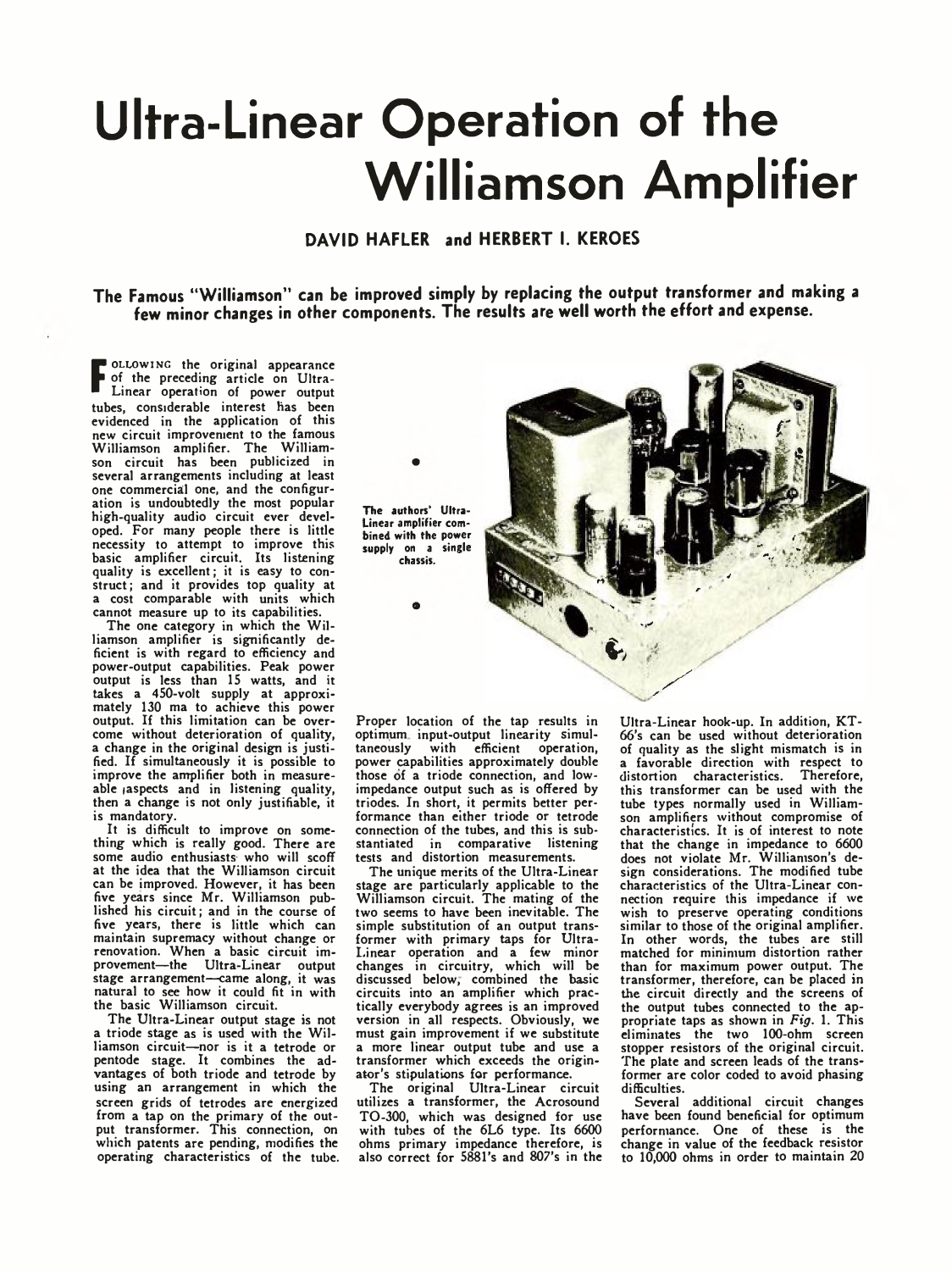

Fig. 1. Schematic of the Ultra-Linear Williamson amplifier. The components in dotted circles are those which are changed from the original circuit in making the conversion of an existing amplifier to Ultra-Linear operation.

db of feedback. In the Ultra-Linear stage the gain of the stage is greater than for a triode stage. In addition, the change in primary impedance changes the proportion of voltage fed back. Thus the feedback is increased unless the feedback resistor is changed to compensate. The readjustment of this resistor to the desired value then permits the added gain of the Ultra-Linear output stage to increase the amplifier sensitivity. It can now be driven with a little over 1 volt as compared to almost 2 volts required for the original amplifier.

The feedback is taken from the 16 ohm tap regardless of the speaker connection. This tapped secondary arrangement is extremely convenient when shifting to speakers of different impedance as it does not require a change in the value of the feedback resistor. It is made possible by special transformer design (on which patents are pending) which permits equivalent response on all taps of a tapped secondary winding.

The amplifier, as converted, now surpasses the original with respect to



response, distortion, and transient characteristics. In addition, it was considered desirable to make certain other slight changes which primarily increase the stability under feedback conditions.

The low-frequency time constants of the original circuit's interstage coupling networks were the same for both such networks. This is not particularly desirable in a feedback amplifier since a given frequency loss is accompanied by maximum phase shift. Separation of the time constants permits less phase shift for the same frequency loss. Increasing one pair of coupling capacitors from  $.05 \mu f$  to  $.25 \mu f$  gives a five-to-one ratio of time constants for the two

kc (right).

pairs of networks and increases the low-frequency stability margin at nominal increase in cost.

The insertion of a 10,000-ohm parasitic suppressor in the input grid and a 100-uuf capacitor across the feedback resistor adds to the high-frequency stability margin and eliminates a slight ringing in the vicinity of 200 kc.

One last optional difference from Mr. Williamson's original circuit lies in the use of a bypass capacitor across the cathodes of the output stage. This has been found beneficial in both the Ultra Linear conversion and in the triode Williamson at high levels of operation as distortion at the overload point is



diminished.

Fig. 2. Curve of intermodulation distorvs. effective tion sine-wave-power outout.

There are no changes required in the remaining stages nor in the power supply. Most of the publicized versions of the circuit utilize power transformers which furnish 400 volts at 200 ma. Since the drain of fhe circuit does not exceed 130 to 140 ma, the voltage obtained out of a capacitor input filter and 5V4 rectifier is about 450 volts. This is the correct value for the circuit as con-verted. Lower voltage will limit the power output capabilities.